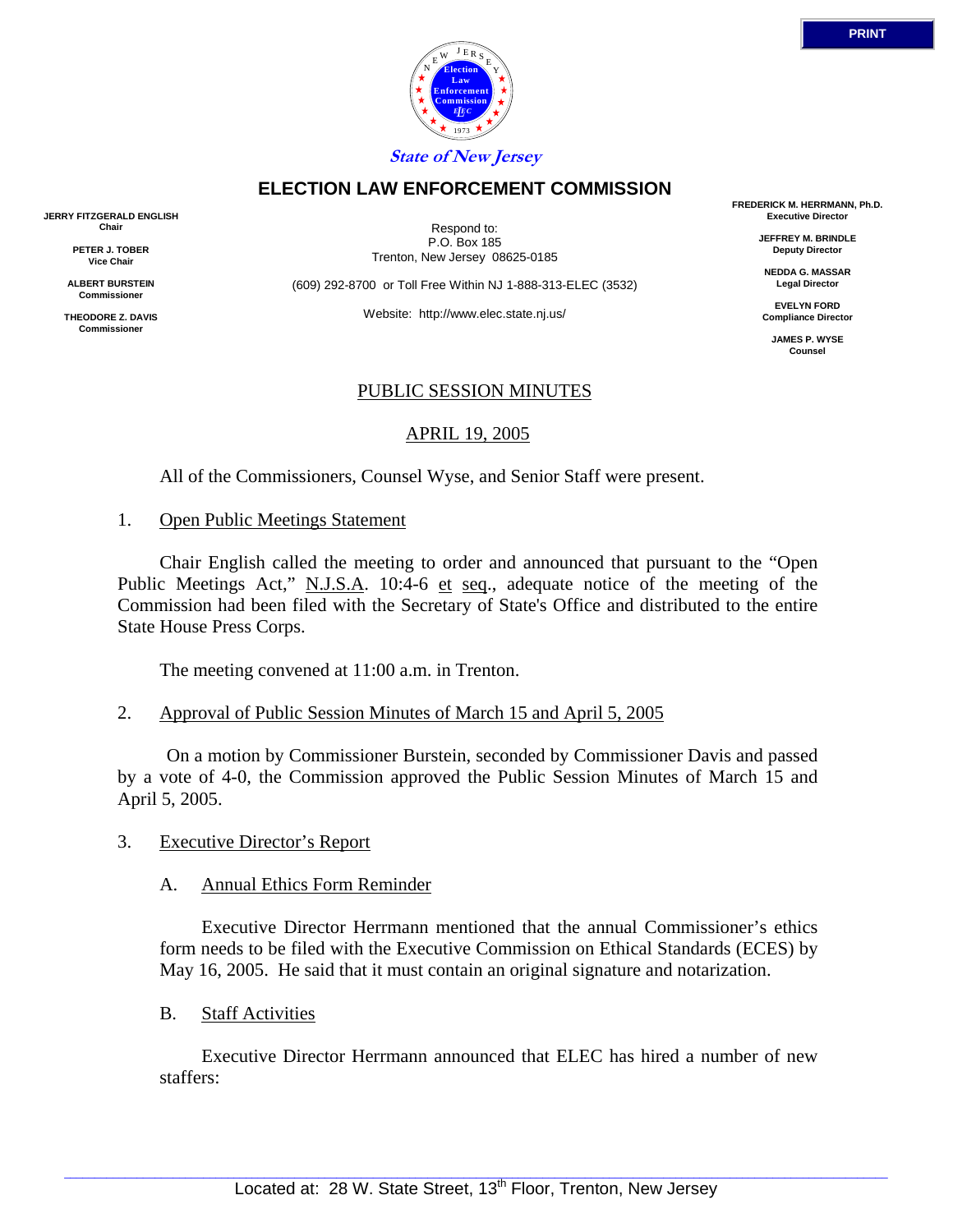- Gary Alpert, Director of Administration;
- Anita Vaingankar, Fiscal Assistant;
- Kiet Nyugen, Associate Software Engineer;
- Aydan Altan, Assistant Software Engineer;
- Susan Danley, Assistant Data Entry Technician; and,
- Michelle Hackett, Assistant Data Entry Technician.

 He said that for years the Commission has been inadequately staffed in the Administration and Computer sections. The Executive Director noted that fortunately, recent additional funding has at last allowed ELEC to address this serious situation by hiring critically needed new staff.

 Executive Director Herrmann reported that the Council on Governmental Ethics Laws (COGEL) Program Committee has asked him to chair the Breakfast Table Topics Program starting with the 2006 conference. He mentioned that this program consists of discussion groups held on the second morning of the conference. He said that the discussions have become a COGEL fixture.

 The Executive Director advised the Commission that he will work with current Chair Bonnie Williams, the Executive Director of the Florida Ethics Commission, in preparation for taking over next year.

 Executive Director Herrmann informed the Commission that on April 7, 2005, he participated as a panelist at the Atlantic Builders' Convention in Atlantic City for a session entitled "Hot Topics: The Latest on Pay-to-Play and Ethics Laws." He stated that the other panelists were:

- Assemblyman Bill Baroni,
- Paul Josephson of Hill Wallack, and
- Heather Taylor of New Jersey Common Cause.

 Executive Director Herrmann recounted that in a roundtable setting, there was a broad ranging discussion of: Pay-to-Play, the New Clean Elections Pilot Project, and even the impact on governmental ethics of a fulltime Legislature.

## C. Computer News

 Executive Director Herrmann proudly announced that ELEC's new web site was officially launched at 5:00 p.m. on Friday, April 8, 2005. He indicated that Director of Systems Administration, Carol Neiman, and her staff, spent a long year in making the transition from the five-year old former site to this new state-of-the-art one. The Executive Director stated that they did an outstanding job, and that the enhanced web site will place ELEC at the national forefront in computerized disclosure.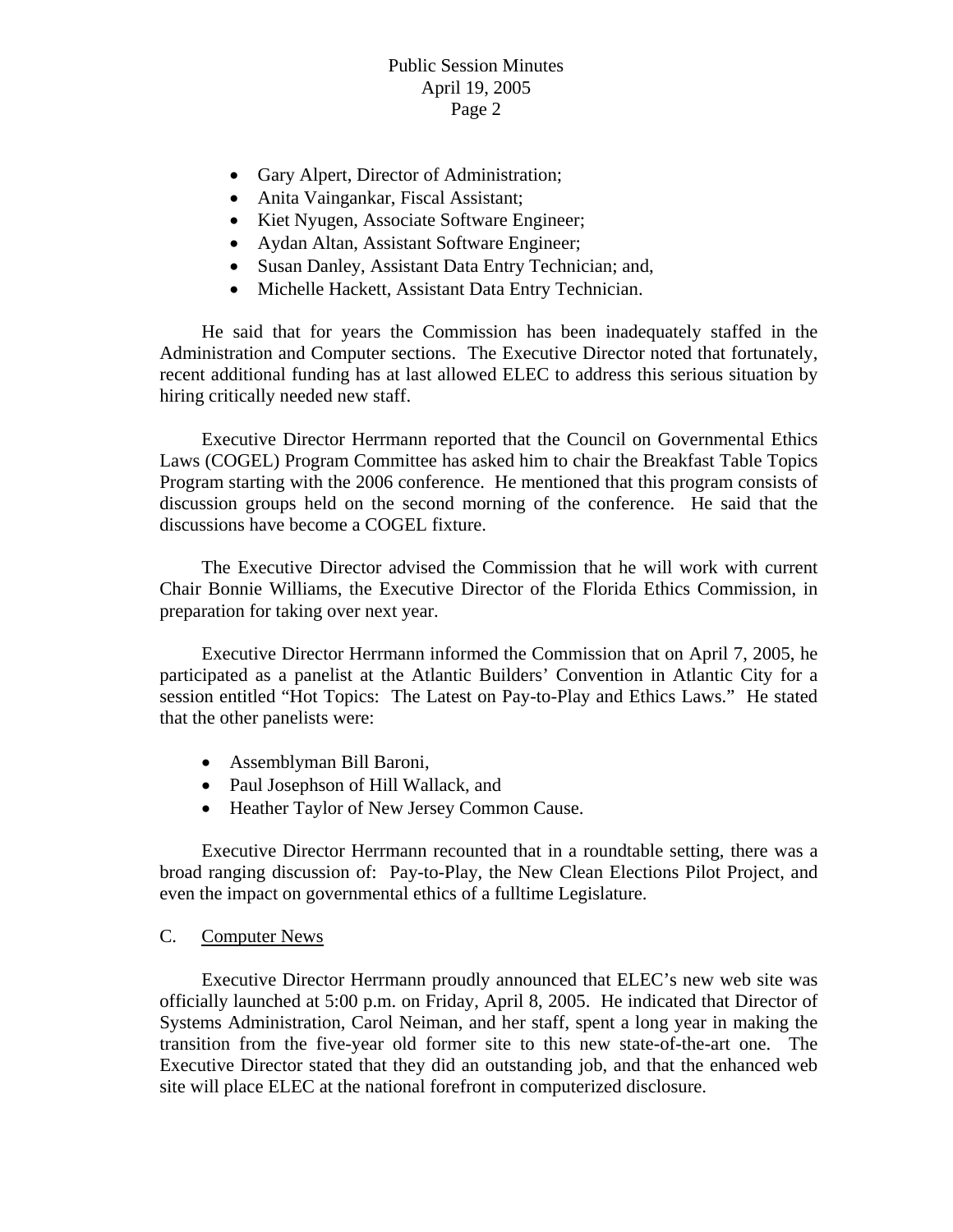The Executive Director reported that on April 12, 2005, Director Neiman taught a class in Newark for the reporting staff of the Star-Ledger on the use of the new site. He said that ELEC's accomplishment was very well received and that staff is planning to hold a demonstration for the Commissioners at a future meeting.

## D. 2004 Annual Report

 Executive Director Herrmann introduced a draft of the 2004 Annual Report, stating that Deputy Director Brindle once again did an outstanding job as the Project Manager for the Report. Executive Director Herrmann added that Administrative Assistant Elbia Zeppetelli did a splendid job on graphics. He said that one highlight of this year's version is a new organizational chart which depicts the development of a new staff structure to better implement the administration of last year's sweeping Ethics Reform Package.

 The Executive Director noted that to better cope with ELEC's new workload and greater staff resources, three new divisions have been created to supervise an expanded grouping of sections. He said that the three new divisions are:

- Operations under Deputy Director Brindle,
- Law under Legal Director Massar, and
- Compliance under Compliance Director Ford.

According to the Executive Director, the Operations Division consists of: the Administration Section, the Systems Administration Section, and a Research Unit. He said that the Law Division consists of: the Legal Section, the Review and Investigation Section, and the Public Financing Section. Finally, he mentioned that the new Compliance Division will consist of: a Campaign Financing Section and a Lobbying Section.

## E. Budget and Staffing Update

 Executive Director Herrmann reported that at this point the Commission's funding is in great shape for next year. He stated that Acting Governor Codey has proposed a \$5M Operating Budget for FY-2006 as well as \$1.5M for the Clean Elections Program. In addition, Acting Governor Codey has proposed \$1.025M for the Gubernatorial Public Financing Program, including \$600,000 for Administration and \$425,000 for the Ballot Statement Program. According to Executive Director Herrmann, the greatly increased Operating Budget provides needed funding for the Commission to implement last year's sweeping Ethics Reform Package. He mentioned that Commission staff worked closely with the Governor's Office in adequately addressing ELEC's needs for the coming year and that staff is currently working with Legislative staff in preparation for next month's budget hearings. The Executive Director added that work continues on finding additional space for the 36 new staff members that the Commission is authorized to hire. He said that it is anticipated that the new space on the  $8<sup>th</sup>$  floor will be available around July 1, 2005.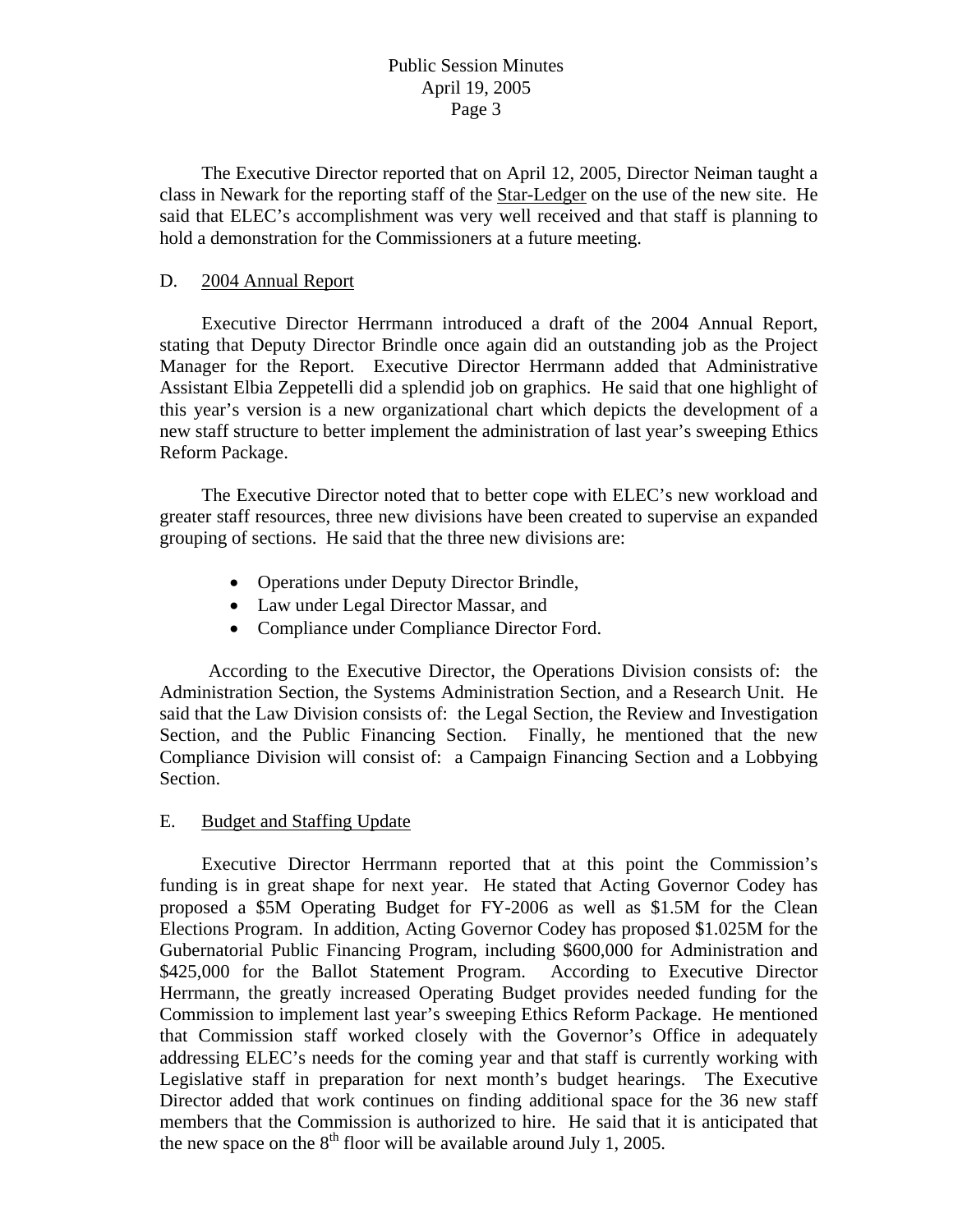- F. Spring/Summer Meeting Schedule
	- May 17, 2005 at 11:00 a.m. in Trenton;
	- June 21, 2005 at 11:00 a.m. in Trenton; and,
	- July 19, 2005 at  $11:00$  a.m. in Trenton.

# 4. Public Hearing Concerning Proposed New Rules and Amendments to Implement New Campaign Laws and the "Sunset" Process

 A public hearing was conducted to elicit public comment on proposed new rules and amendments to Commission regulations to implement recently-enacted legislation affecting candidates and committees and to undertake the periodic "Sunset" review of Commission rules. The following changes were included in the proposal:

- Requiring every currency contribution, regardless of amount, to be reported;
- Requiring "professional campaign fund raisers" to register and file quarterly reports;
- Requiring political identification information on telephone calls featuring a recorded message;
- Prohibiting solicitation and making of campaign contributions on State property by gubernatorial and legislative candidates;
- Requiring that certain campaign and organizational treasurers receive training offered by the Commission;
- Expanding the 48-hour notice reporting requirement to cover expenditures;
- Requiring that certain gubernatorial and legislative candidates file reports using the Commission's electronic filing software;
- Adjusting contribution limits to comport with recent legislation; and,
- Amending the credit card reporting requirement.

 The proposal notice appeared in the New Jersey Register on March 7, 2005 (37 N.J.R. 754).

No individuals appeared to testify on the proposed Commission rules.

A court reporter was available to record the proceedings.

 On a motion by Commissioner Davis, seconded by Commissioner Burstein and passed by a vote of 4-0, the Commission voted to close the public hearing.

# 5. 2005 Primary Election Matching Fund Submissions

 Director of Public Financing Amy Davis reported to the Commission on matching fund submissions processed by the Public Financing staff since the last such report, dated March 7, 2005.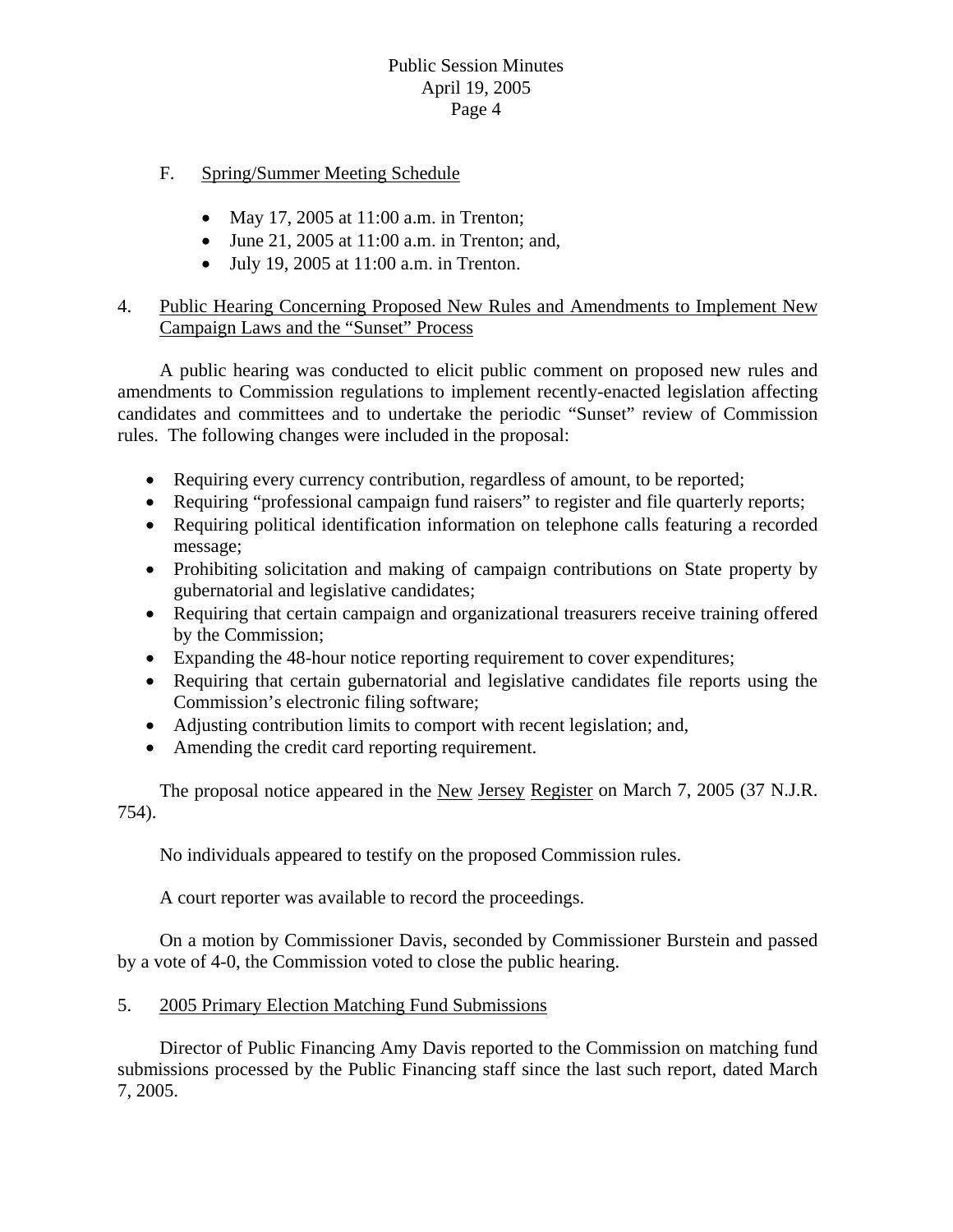## **Candidate Paul DiGaetano**

Submission #2

 According to Director Davis, Candidate DiGaetano filed a second matching fund submission on March 8, 2005, and reported \$28,800.00 in net contributions submitted for match. Staff determined that the amount of \$27,050.00 in contributions was eligible for match and that \$54,100.00 were deposited into Candidate DiGaetano's public funds account through the Department of the Treasury.

### Submission #3

 Director Davis reported that Candidate DiGaetano filed a third matching fund submission on April 5, 2005, and reported \$45,755.00 in net contributions submitted for match. Staff determined that \$39,505.00 in contributions was eligible for match at the statutory two for one ratio of public to private dollars; and that, therefore, public funds in the amount of \$79,010.00 were deposited into Candidate DiGaetano's public funds account through the Department of the Treasury.

### **Candidate Robert Schroeder**

Submission #1

 Director Davis stated that Candidate Schroeder filed his first matching fund submission on March 8, 2005, containing \$597,656.05 in net contributions submitted for match. Candidate Schroeder filed a signed Statement of Agreement to participate in the 2005 primary election debates and a Candidate Certification of Non-Participation in Issue Advocacy Organizations. Staff review of documentation filed by Candidate Schroeder indicates that at least \$300,000 had been spent in the 2005 primary election.

 Director Davis noted that staff determined that \$314,531.05 in contributions was eligible for match.

### Submission #2

 The Director reported that Candidate Schroeder filed a second submission on April 5, 2005, submitting \$96,085.00 for match. It was determined that the amount of \$93,910.00 in contributions was eligible for match and that \$187,820.00 was deposited into Candidate Schroeder's public funds account through the Department of the Treasury.

#### Submission #3

 Candidate Schroeder also filed a third matching fund submission on April 12, 2005, submitting \$23,340.00 in net contributions for match. When the review is completed, staff will deposit the public matching funds and will report to the Commission on Submission #3.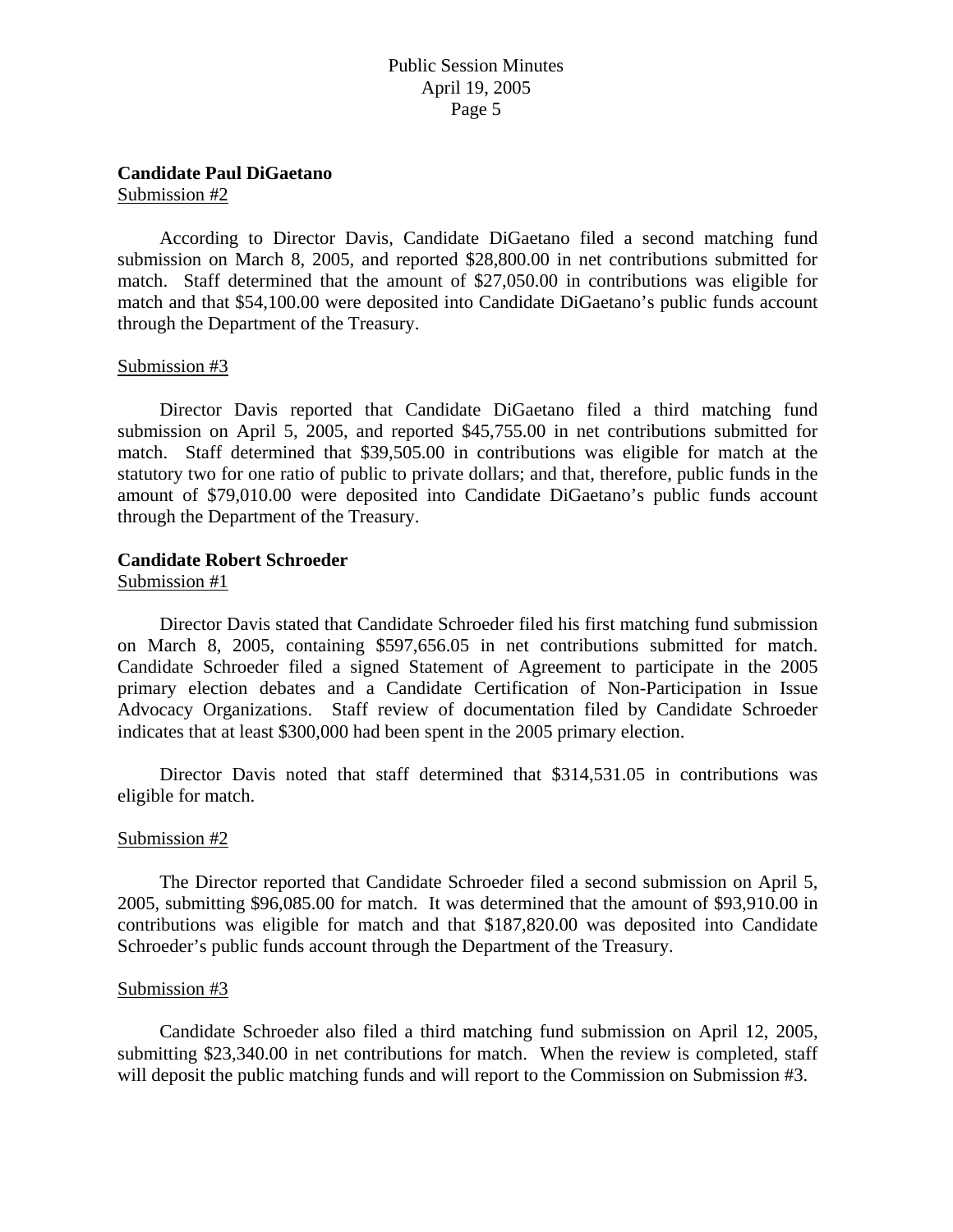### **Candidate Bret Schundler**

 According to Director Davis, Candidate Schundler filed a second matching fund submission on March 8, 2005, and reported \$93,201.00 in net contributions. Upon review, it was determined that the amount of \$83,489.00 in contributions was eligible for match at the statutory two for one ratio of public to private dollars. Therefore, public funds in the amount of \$166,978.00 were deposited into Candidate Schundler's public funds account.

#### Submission #4

 Director Davis stated that Candidate Schundler filed a fourth matching fund submission on April 12, 2005, and reported \$124,956.63 in net contributions submitted for match. When review of the submission is completed, staff will deposit the public matching funds and will report to the Commission on Submission #4.

### **Candidate Steve Lonegan**

#### Submission #1

 The Director explained that Candidate Lonegan filed his first matching fund submission on March 22, 2005, which contained \$313,245.54 in net contributions submitted for match. She indicated that Candidate Lonegan filed a signed Statement of Agreement to participate in the 2005 primary election debates and a Candidate Certification of Non-Participation in Issue Advocacy Organizations. Director Davis noted that Candidate Lonegan provided expenditure threshold documentation after the date of his March 22, 2005, first submission.

 Based upon the public policy of the public financing program, staff recommended that the Commission find that Candidate Lonegan has met the expenditure qualification threshold for the 2005 primary election and that a delay in providing copies of expenditure threshold documentation should not preclude the Lonegan campaign from qualification to receive public matching funds.

 After completing its review of Submission #1, staff determined that Candidate Lonegan did not qualify to receive public funds for this submission because the amount of contributions eligible for match totaled \$238,487.81, an amount less than the \$300,000 qualification threshold. Staff informed the campaign that it could cure and resubmit rejected contribution items and submit any additional contributions by April 11, 2005.

### Submission #2

 Director Davis said that Candidate Lonegan filed a second matching fund submission on April 5, 2005, and reported \$37,625.00 in net contributions submitted for match. Upon review, it was determined that the amount of \$26,668.50 in contributions was eligible to count toward Candidate Lonegan's qualification threshold of \$300,000. Because Candidate Lonegan was still not eligible to receive public funds, staff informed the campaign that it may cure and resubmit rejected contributions and submit any additional contributions for match by April 11, 2005.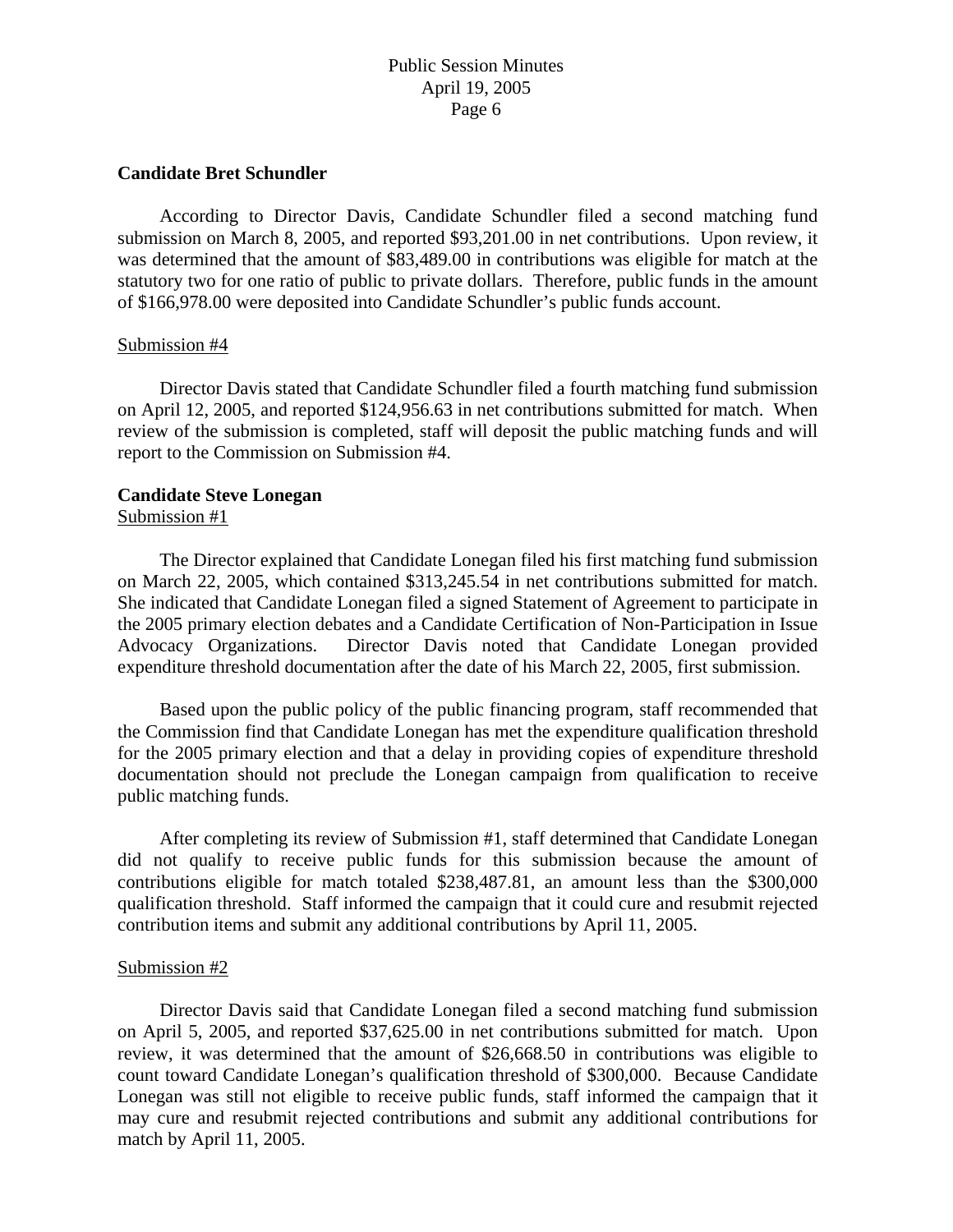#### Submission #3

 On April 11, 2005, Candidate Lonegan filed a third matching fund submission, and submitted \$103,491.63 in net contributions submitted for match. When review of the contributions is completed, and if it is determined that submissions one, two and three contain a total amount of \$300,000 in contributions eligible for match, staff will certify the public fund total to the Department of Treasury and deposit the public funds. Staff will report to the Commission on Submission #3 at the next Commission meeting.

### **Candidate John Murphy**

### Submission #4

 Director Davis recounted that Candidate Murphy filed a fourth matching fund submission on April 5, 2005, submitting \$48,824.56 in net contributions for match. Staff determined that the amount of \$44,084.56 was eligible for match and, therefore, public funds in the amount of \$88,169.12 were deposited into Candidate Murphy's public funds account.

## **Candidate Todd Caliguire**

### Submission #1

 According to the Director, Candidate Caliguire filed his first matching fund submission on April 11, 2005, containing \$329,625.00 in net contributions. Candidate Caliguire filed a signed Statement of Agreement to participate in the 2005 primary election debates and a Candidate Certification of Non-Participation in Issue Advocacy Organizations.

 Based upon the public policy of the public financing program, staff recommended that the Commission find that Candidate Caliguire has met the expenditure qualification threshold for the 2005 primary election and that a delay of two days in providing a copy of the amended contract should not preclude the Caliguire campaign from qualification to receive public matching funds.

 Director Davis noted that the candidate's April 11, 2005 submission facially contained contributions totaling \$329,625.00, an amount in excess of the \$300,000 qualification threshold. To advance the public policy of the gubernatorial public financing program to assist candidates of limited means, staff recommended that the Commission not preclude Candidate Caliguire from qualification to receive public matching funds or from participating in the debates provided all documentation is submitted on or before April 22, 2005. Staff notes the April 22, 2005 deadline is necessary to allow adequate time for staff to determine whether or not a candidate is qualified to participate in the debates.

 Commissioner Burstein stated that he believed staff acted within its administrative authority in taking the steps to process the submissions submitted by Candidate Lonegan.

 On a motion by Vice Chair Tober, seconded by Commissioner Davis and passed by a vote of 4-0, the Commission voted to accept the staff report as to Candidates DiGaetano, Murphy, Schroeder, and Schundler.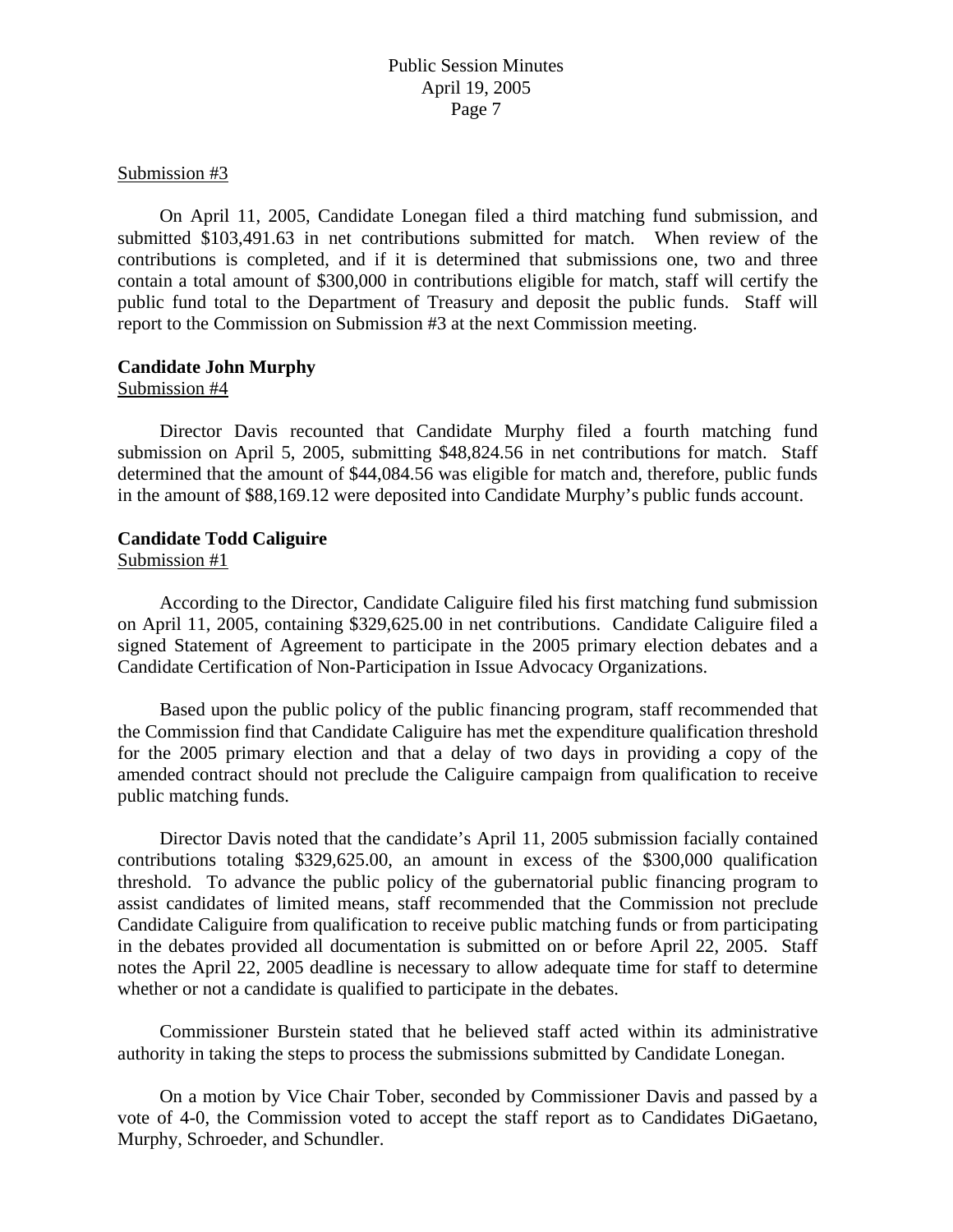On a motion by Commissioner Burstein, seconded by Commissioner Davis and passed by a vote of 4-0, the Commission approved the staff recommendation as to Candidate Caliguire and established April 22, 2005, as the deadline for Candidate Caliguire to submit information to qualify for the 2005 primary election matching funds program.

## 6. Gubernatorial Public Financing Percentage Certification Process

 Legal Director Massar described the public financing percentage certification process. As part of the discussion, she sought approval of guidelines for application of the process to qualified 2005 gubernatorial primary election candidates.

 According to the Legal Director, the pre-review automatic percentage certification process has been successfully used in prior gubernatorial elections since 1985, to permit the Commission to provide public matching funds to a gubernatorial candidate within two to three days after filing a matching fund submission if the candidate has demonstrated a proven "track record" with a consistently low submission error rate.

 She said that until this point in the 2005 primary election matching fund program, no public funds have been distributed to a candidate until staff has examined all contribution items in a submission. Legal Director Massar said that under the proposed percentage certification process, payment of a pre-approved fixed percentage of public funds is made to a qualified candidate before staff has concluded detailed examination of all contribution items contained in the submission. She indicated that historically, the Commission has approved the percentage certification process in past elections based upon the belief that it is reasonable to distribute a portion of public matching funds to a candidate, if the candidate's past submissions have demonstrated a low error rate.

 Legal Director Massar noted that under the percentage certification process, after staff has completed its review of the submission, and the exact total of public funds to be certified is determined, the amount paid on the percentage basis is subtracted from the amount actually owing to the campaign. She said that the net balance is then certified for distribution to the publicly-financed candidate.

 Staff summarized the following automatic percentage certification procedures, similar to those adopted in the 2001 primary election, and recommended their use for the 2005 primary election.

- 1. The automatic percentage certification process will not be applied to a candidate's first submission, regardless of its date of receipt.
- 2. It is preferable to conduct complete review of a submission prior to distribution of public funds. An automatic certification percentage should therefore be used for submissions received on May 3, 10, and 17, 2005, only if staff finds that it is unable to conduct complete submission review within two weeks because several large matching fund submissions have been filed on the same submission date. If necessary, an automatic percentage certification of 75 percent will be applied to submissions received on May 3, 10, and 17 if the campaign's error rate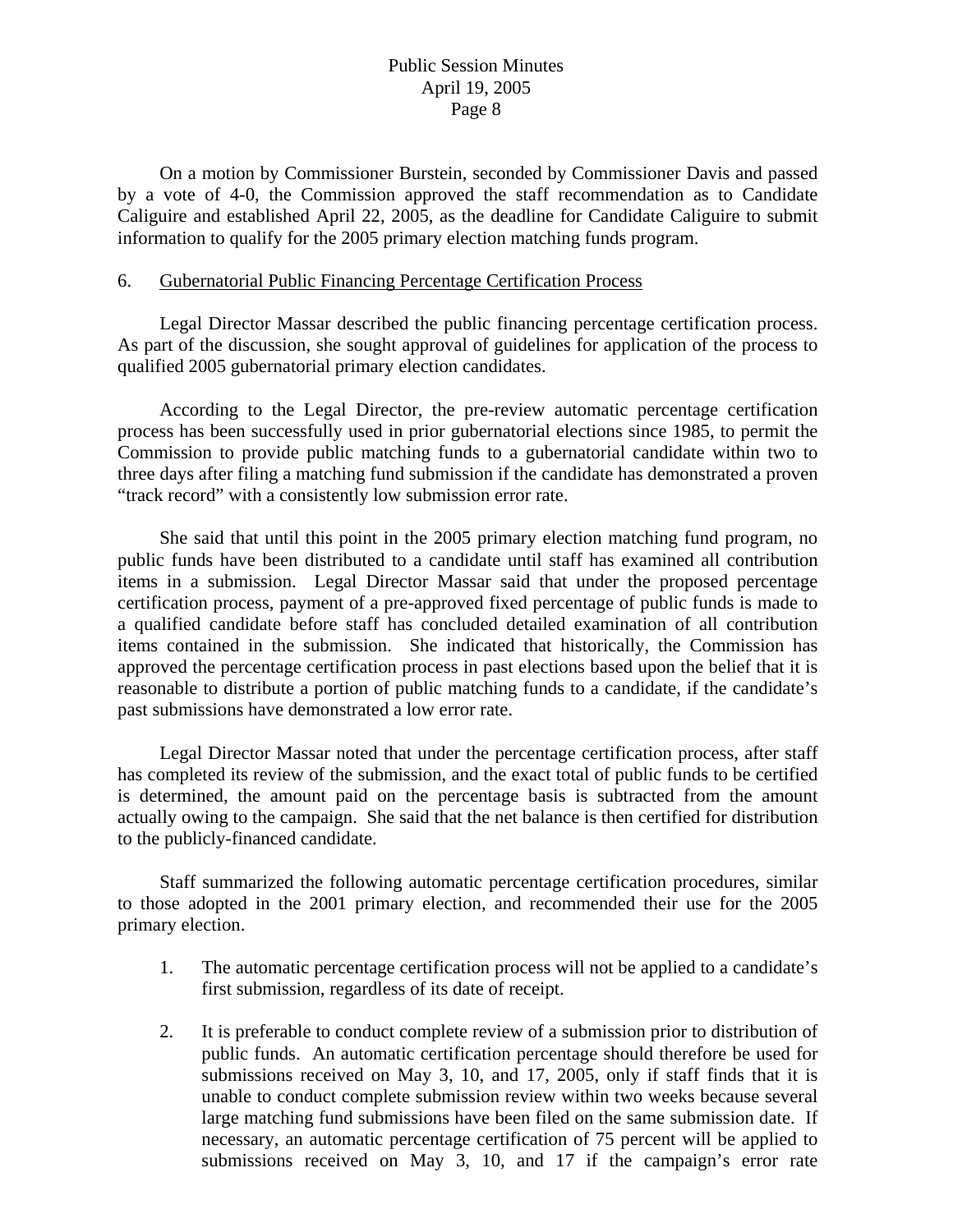consistently below 20 percent. If any campaign has an error rate which remains between 20 percent and 25 percent, its automatic certification should be set at 65 percent. Campaigns with error rates higher than 25 percent should be separately evaluated and training sessions suggested to the campaigns.

3. If staff is unable to conduct complete review of submissions received on May 24 and 31, 2005, within one week, the automatic certification process described above should be applied.

 On a motion by Commissioner Davis, seconded by Commissioner Burstein and passed by a vote of 4-0, the Commission approved the automatic percentage certification procedures presented by staff for the 2005 primary election.

## 7. Resolution to go into Executive Session

 On a motion by Vice Chair Tober, seconded by Commissioner Burstein and passed by a vote of 4-0, the Commission resolved to go into Executive Session to discuss the following matters, which will become public as follows:

- A. Final Decision Recommendations in violation proceedings which will not become public. However, the Final Decisions resulting from those recommendations will become public not later than seven business days after mailing to the named respondents.
- B. Investigative Reports of possible violations, which reports will not become public. However, any complaint generated as the result of an Investigative Report will become public not later than seven business days after mailing to the named respondents.
- C. A report on requests from the public for investigations of possible violations, which report will not become public in order to protect the identity of informants and maintain the integrity of investigative procedures and priorities. However, any complaint alleging violations, which complaint may be generated as a result of a request for investigation, will become public not later than seven business days after mailing to the named respondents.

## 8. Return to Public Session

On a motion by Commissioner Burstein, seconded by Commissioner Davis and passed by a vote of 4-0, the Commission voted to return to Public Session.